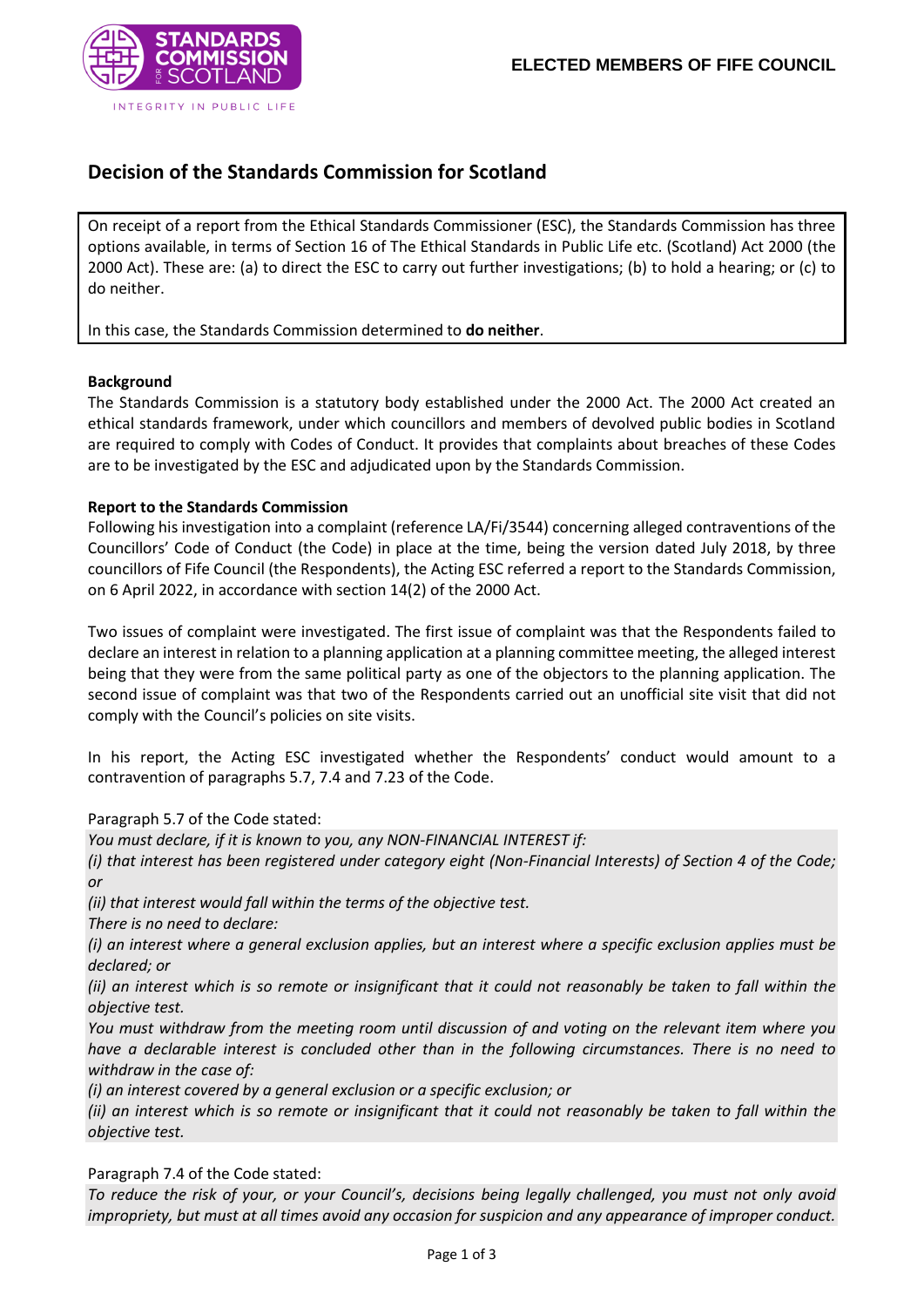

#### Paragraph 7.23 of the Code stated:

*As a councillor, you may be asked to attend site visits in connection with a pending planning application or review. If you do so, you should follow the procedures for such visits set out by your authority; for local reviews there are details about site visits in the relevant regulations. These procedures should be consistent with the provisions of this Code.*

In his investigation report, the Acting ESC advised that:

- 1. In relation to the first issue of complaint, it was not in dispute that the Respondents did not declare an interest in the planning application, and that they participated in its consideration. Nor was it in dispute that one of the objectors to the planning application was a well-known member of the same political party as the Respondents.
- 2. Aside from being members of the same political party as the objector in question, the Acting ESC found no evidence that any of the Respondents appeared to have a close relationship with the objector. As such, the Acting ESC concluded that it could not be said that any interest they had in the matter was sufficiently close and significant as to meet objective test under paragraph 5.7 of the Code. Further, upon investigation, the Acting ESC had not found any evidence of impropriety in the decision-making process, in breach of paragraph 7.4 of the Code.
- 3. In relation to the second issue of complaint, the Respondents who conducted the unofficial site visit adhered to the procedures set out by the Council's Site Visits and Inspections Guidelines, and as such had acted in accordance with paragraph 7.23 of the Code.

Having considered the various factors of the complaint and the evidence gathered, the Acting ESC concluded that the Respondents' conduct did not amount to a breach of the Code.

#### **Reasons for Decision**

Having considered the terms of his report, the Standards Commission did not consider that it was necessary or appropriate to direct the Acting ESC to undertake any further investigation into the matter.

In making a decision about whether to hold a Hearing, the Standards Commission took into account both public interest and proportionality considerations, in accordance with its policy on Section 16 of the 2000 Act. A copy of the policy can be found at: [https://www.standardscommissionscotland.org.uk/cases.](https://www.standardscommissionscotland.org.uk/cases)

In assessing the public interest, the Standards Commission noted that a breach of the fairness and impartiality provisions in the Code could bring the Council's decision-making into disrepute and could leave the Council open to legal challenge. In this case, however, the Standards Commission was of the view that, on the face of it, there was no evidence of any such breach of the Code.

The Standards Commission noted that holding a Hearing (with the associated publicity) could promote the provisions of the Code, if it was found that the Respondents' conduct amounted to a breach of the Code. There could, therefore, be some limited public interest in holding a Hearing. Regardless of this, the Standards Commission was, however, also required to consider whether it would be proportionate to do so.

In considering proportionality, the Standards Commission noted that the Acting ESC, in his report, had reached the conclusion that the Respondent's conduct did not amount, on the face of it, to a breach of the Code. Having reviewed the evidence before it, the Standards Commission found no reason to depart from that conclusion. In particular, having reviewed the complaint form submitted by the Complainer, the Standards Commission noted that there was no suggestion by the Complainer that the alleged connection between the Respondents and the objector amounted to anything more than their being members of the same political party. There was no suggestion or evidence of any relationship, close or otherwise, beyond this.